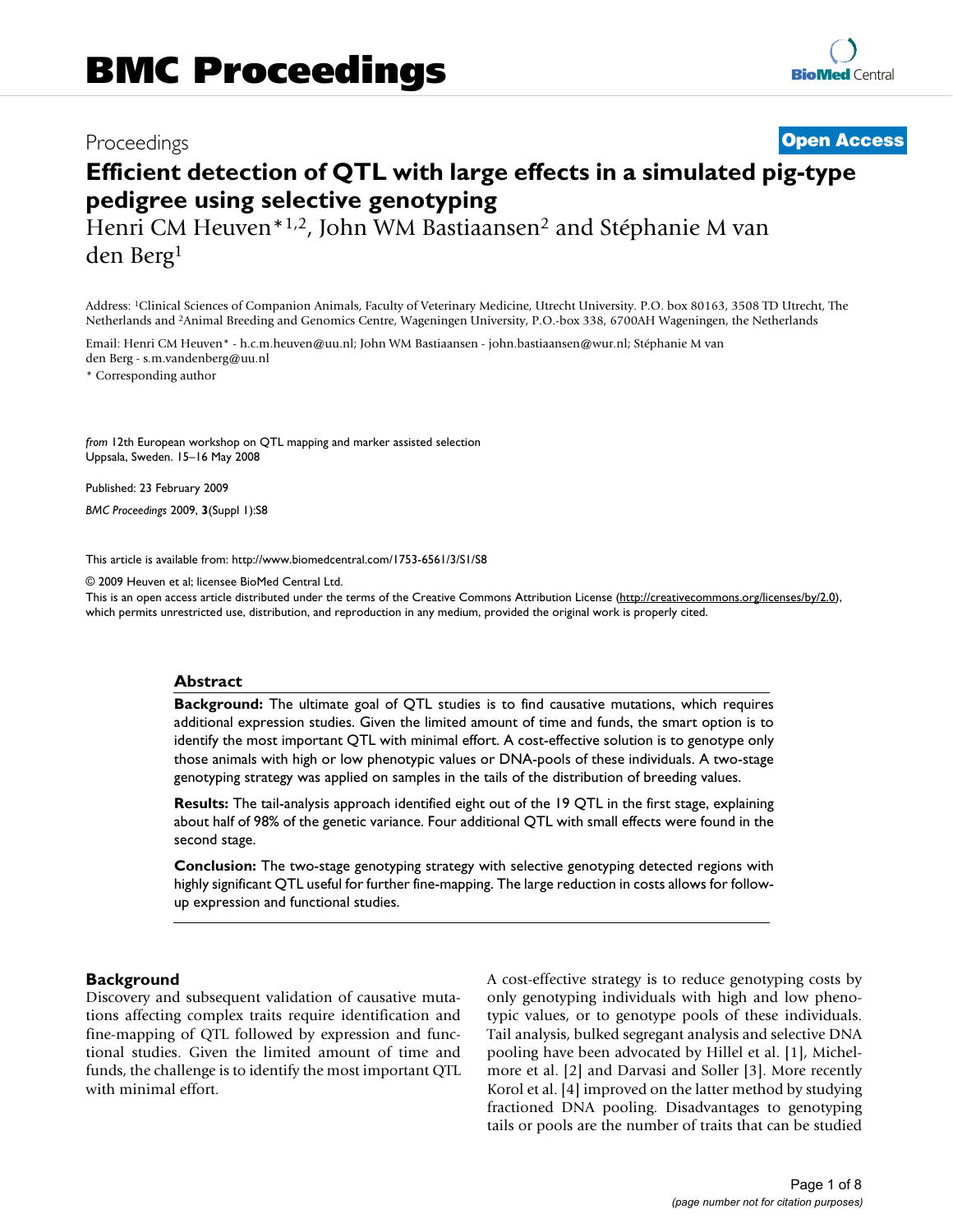with the selected genotypes, separate high/low tails or pools have to be made for each trait, and non-optimal use of haplotype information. Wang et al. [5] improved on statistical methods developed by Dekkers [6] for interpretation of results obtained by DNA pooling.

Commercial breeding pedigrees present a situation where phenotypes are abundant, across many generations. In such a situation, selective genotyping is an important step in setting up a cost effective QTL study. This study implements a two-stage strategy. First, genotypes on a large SNP panel are obtained for highly informative individuals, that is, individuals with extreme breeding values. High and low phenotype animals are selected within each siredam pairing in order to control for stratification.

The objective is to identify major segregating QTL in a simulated pig-type pedigree with minimal effort both in terms of genotyping and analysis.

#### **Methods**

In a four generation pedigree, 45 sires produced 100 offspring each. Each sire was mated to 10 dams with 10 progeny each. Sires and dams of the base generation were unknown. All 4665 animals were phenotyped for a quantitative trait (TRT). Six thousand equally distributed (0.1 cM) SNPs were available for genotyping, located on 6 chromosomes of 100 cM each. A full description of the dataset can be found at the website of XII<sup>th</sup> QTLmas workshop [7].

#### *Genotyping strategy*

#### *Stage 1*

For each sire, the offspring with the highest and the lowest EBV within a set of full sibs (i.e. per dam) were included into the high tail (H-tail) and the low tail (L-tail) respectively. Since there were 10 dams per sire there were 10 animals in either tail for each sire. Only sires with progeny that have phenotype records were used.

For each SNP and for each sire, the frequencies of the '1' and '2'-alleles in the high and low tail were determined and submitted to a  $\chi^2$  (1) test. SNPs with a Pearson statistic exceeding 10 (nominal p-value < 0.0016) were considered putative. A Pearson  $\chi^2$  value exceeding 10 required that the counts of the allele in either tail differed by at least 10. A difference of 10 alleles suggested linkage between a QTL and this SNP in the sire, assuming equal contributions of the dam's alleles to both tails. A Chi-square test was appropriate under the null hypothesis of no association and the assumption that both sires and dams were sampled randomly from the population with respect to their SNP genotypes.

#### *Stage 2*

When multiple segregating SNPs occur in a small region then this region was considered likely to contain a QTL. Genotypes of all putative SNPs were subsequently obtained for all animals with phenotype records and an association was determined by applying the following model:

$$
TRT = \mu + Zu + SNP + e
$$
 (1)

Where:

TRT = trait value

 $\mu$  = overall mean

Z = incidence matrix linking polygenic effects to individuals

u = polygenic effect  $\sim N(0, A\sigma_a^2)$  with A as the additive genetic relationship matrix

SNP = effect of single SNP (four classes: 11, 12, 21, 22)

e = residual effects  $\sim N(0, I\sigma_e^2)$ ; with I as the Identity matrix

Model selection, i.e. which SNP(s) needs be included in the model, was determined by region. Forward stepwise regression was applied to identify markers with a large effect.

For fine-mapping LDLA-software was used [8]. was applied to identify markers with a significant effect. This was done per region, where the regions were those identified in stage 1. In LDLA a QTL was fitted at the midpoint of each bracket formed by each pair of adjacent SNPs. Phased adjacent markers defined a haplotype. The genotypic data was already phased but with 100 progeny per sire phasing should be straightforward. LDLA utilizes the same model as described above except that SNP was now a random haplotype effect instead of a fixed individual SNP effect. Both linkage and segregation information from sires and dams contributed to indicated the best location per region by using the covariance among founder haplotypes to account for linkage information and covariance among parent and offspring haplotypes to account for segregation information [9]. At each bracket midpoint the likelihood of the model was compared to a model with a polygenic effect only to determine the significance. Threshold values were corrected for multiple testing [10].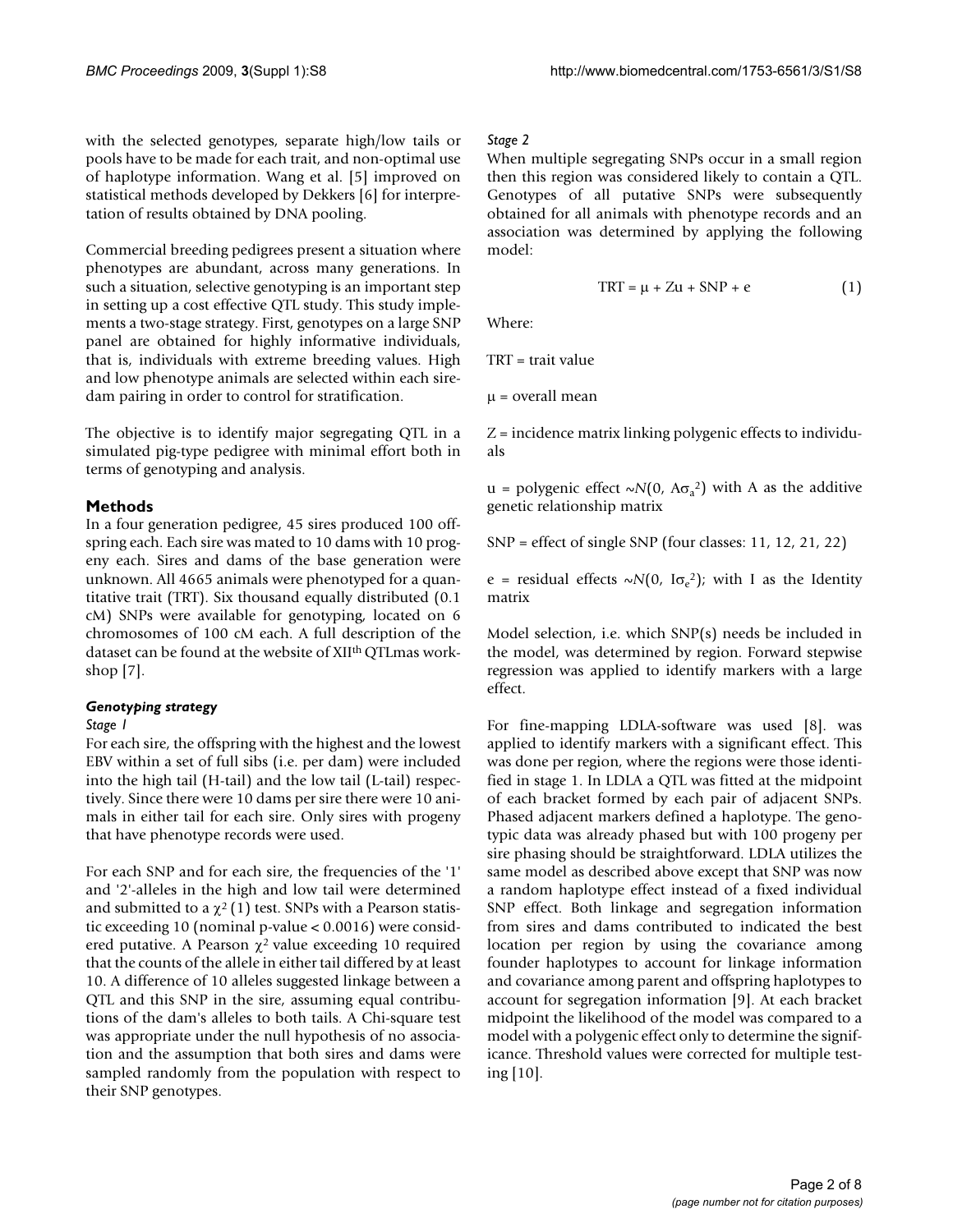| 8<br>$\overline{7}$<br>232<br>17<br>10.4<br>2277<br>1034<br>16<br>6<br>10.1<br>9<br>9<br>274<br>$\overline{\mathbf{4}}$<br> 4<br>10.1<br>2692<br>2627<br>0<br>11.6<br>9<br>7<br>285<br>16<br>6<br>10.1<br>2733<br>12<br>17<br>10.4<br>9<br>289<br>4<br> 4<br>3007<br>389<br>3<br> 4<br>12.4<br>10.1<br>$\overline{7}$<br>17<br>3008<br>3<br>10.4<br>290<br>1117<br>10.4<br>389<br>13<br>1117<br>7<br>17<br>3011<br>389<br>17<br>6<br>12.4<br>296<br>10.4<br>302<br>1117<br>3<br>13<br>3014<br>3<br>13<br>10.4<br>2483<br>10.4<br>15<br>7<br>361<br>4<br>10.1<br>3024<br>1493<br>17<br>10.4<br> 4<br>$1117$<br>3029*<br>3<br>386<br> 4<br>4<br>10.1<br>1493<br> 3<br>10.4<br>15<br>5<br>3030<br> 8<br>8<br>396<br>16<br>12.1<br>15<br>11.0<br>8<br>5<br>16<br>397<br>3031<br>$\overline{10}$<br>10.2<br>12.1<br>2483<br>$\mathbf{I}$<br>5<br>399<br>15<br>3032<br>2483<br>12<br>16<br>12.1<br>$\mathbf{I}$<br>13.8<br>15<br>3033*<br>15<br>16<br>10.1<br>403<br>4<br>16<br>14.4<br>6<br>404<br>8<br>3034<br>2483<br> 9<br>$\overline{10}$<br>10.2<br>16<br>6<br>10.1<br>3039<br>9<br>8<br>411<br>1117<br>16<br>6<br>10.1<br> 8<br>11.0<br>1117<br>6<br>10.1<br>3040<br>1493<br>6<br>16<br>10.1<br>415<br>16<br>416<br>1117<br>16<br>6<br>10.1<br>3043<br>1493<br> 4<br>4<br>10.1<br>1662<br> 9<br>10.2<br>3045<br>9<br>16<br>6<br>426<br>$\overline{10}$<br>10.1<br>10.2<br>1493<br>6<br>10.1<br>428<br>1662<br>10<br>L<br>3046<br>16<br>10.1<br>437<br>1117<br>16<br>6<br>10.1<br>3047<br>2483<br>4<br> 4<br>439<br>1117<br>6<br>3048<br>1493<br>16<br>10.1<br>16<br>10.1<br>6<br>442<br>1117<br>17<br>6<br>12.4<br>3049<br>2483<br>$\overline{2}$<br>12<br>11.0<br>1117<br>10.1<br>3051<br>2483<br>$\overline{10}$<br>10.2<br>444<br>16<br>6<br>T<br>3<br>450<br>1117<br> 4<br>12.4<br>3056<br>9<br>16<br>6<br>10.1<br>9<br>3<br> 4<br>3058<br>16<br>6<br>452<br>1117<br>12.4<br>10.1<br>455<br>1117<br> 9<br>8<br>13.8<br>3061<br>389<br>4<br>10.1<br> 4<br>457<br>1117<br> 4<br>4<br>10.1<br>3062*<br>389<br>10.1<br>6<br>16<br>464<br>1117<br> 9<br>$\overline{10}$<br>10.2<br>3068*<br>389<br>4<br>10.1<br> 4<br>$\overline{2}$<br>12<br>11.0<br>3079<br>2483<br> 4<br>466<br>1117<br>4<br>10.1<br>9<br>513<br>1117<br>0<br>11.6<br>3080<br>2483<br>$\overline{2}$<br>12<br>11.0<br>6<br>9<br>16<br>6<br>534<br>1117<br>16<br>10.1<br>3082<br>10.1<br>726<br>222<br> 9<br>10.2<br>3091<br>389<br>4<br> 4<br>$\overline{10}$<br>10.1<br>1125<br>1475<br>17<br>$\overline{7}$<br>3151<br>222<br> 8<br>7<br>12.9<br>10.4<br>1212<br>8<br> 4<br>4<br>3159<br>222<br>6<br>10.1<br>10.1<br>16<br>8<br>$\overline{\mathbf{4}}$<br> 4<br>3177<br>389<br> 4<br>3<br>12.4<br>1326<br>10.1<br>2008<br>4<br>10.1<br>3180<br>389<br>6<br>16<br>10.1<br>1483<br> 4<br>2008<br>7<br>17<br>3182<br>8<br>11.0<br>1498<br>10.4<br>1149<br>18<br>2160<br>1034<br> 4<br>$\overline{\mathbf{4}}$<br>3192<br>389<br>17<br>12.4<br>10.1<br>6<br>2162<br>1034<br>17<br>3229<br>$\overline{2}$<br>4<br> 4<br>6<br>12.4<br>10.1<br>2166<br>1034<br>17<br>3479<br>2483<br>10.1<br>12.4<br>4<br>6<br>14<br> 4<br>$2173*$<br>4<br>10.1<br>3487<br>2483<br>6<br>10.1<br>T<br>16<br>$\boldsymbol{7}$<br>10.4<br>2176<br>1034<br>12.9<br>3506<br>529<br>17<br>7<br>18<br>7<br>7<br>17<br>2178<br>I<br>10.4<br>3514<br>389<br> 8<br>12.9<br>2180<br>1034<br>$\mathsf I$<br>$\mathsf{H}% _{T}=\mathsf{H}_{T}\left( \mathcal{M}_{T}\right)$<br>529<br>10.1<br>11.9<br>3546<br>4<br> 4<br>2182<br>3<br>13<br>10.4<br>3550<br>529<br>10.1<br>4<br> 4<br>2183<br>$\overline{2}$<br>13<br>12.9<br>3558<br>529<br>10.2<br> 9<br>10<br>2185<br> 4<br>$\overline{\mathbf{4}}$<br>10.1<br>3646<br>4<br>10.1<br>389<br> 4<br>2187<br> 4<br>3701<br>5<br>4<br>10.1<br>529<br>16<br>12.1<br>2189<br>$\overline{2}$<br>13<br>12.9<br>3710<br>529<br>8<br>11.0<br>18<br>7<br>2190<br>1034<br>17<br>3714<br>529<br>$\overline{7}$<br>$\,$ l $\,$ 8 $\,$<br>12.9<br>10.4<br>2192<br> 8<br>7<br>12.9<br>3716<br>$\overline{\mathbf{c}}$<br>11.0<br>I<br>529<br>12<br>2193<br>1034<br> 8<br>6<br>15.0<br>3765<br>5<br> 2.1<br>529<br> 6<br>5<br>2196<br>10.1<br>3766<br>529<br> 2.1<br> 4<br>4<br>16<br>ı<br>$\boldsymbol{2}$<br>2219<br>12.9<br>3965<br>389<br>3<br>10.4<br>13<br>13<br>2220<br> 8<br>8<br>$\overline{10}$<br>10.2<br>11.0<br>4891<br>7<br> 9<br>2221<br> 8<br>8<br>5156<br>11.0<br>3127<br> 4<br>4<br>10.1<br>10.4<br>2225<br>16<br>10.1<br>5330<br>2528<br>3<br>13<br>6<br>I | Marker | Sire ID | # 2's low-pool | # 2's high-pool | Chi-square | Marker | Sire ID | # 2's low-pool | # 2's high-pool | Chi-square |
|--------------------------------------------------------------------------------------------------------------------------------------------------------------------------------------------------------------------------------------------------------------------------------------------------------------------------------------------------------------------------------------------------------------------------------------------------------------------------------------------------------------------------------------------------------------------------------------------------------------------------------------------------------------------------------------------------------------------------------------------------------------------------------------------------------------------------------------------------------------------------------------------------------------------------------------------------------------------------------------------------------------------------------------------------------------------------------------------------------------------------------------------------------------------------------------------------------------------------------------------------------------------------------------------------------------------------------------------------------------------------------------------------------------------------------------------------------------------------------------------------------------------------------------------------------------------------------------------------------------------------------------------------------------------------------------------------------------------------------------------------------------------------------------------------------------------------------------------------------------------------------------------------------------------------------------------------------------------------------------------------------------------------------------------------------------------------------------------------------------------------------------------------------------------------------------------------------------------------------------------------------------------------------------------------------------------------------------------------------------------------------------------------------------------------------------------------------------------------------------------------------------------------------------------------------------------------------------------------------------------------------------------------------------------------------------------------------------------------------------------------------------------------------------------------------------------------------------------------------------------------------------------------------------------------------------------------------------------------------------------------------------------------------------------------------------------------------------------------------------------------------------------------------------------------------------------------------------------------------------------------------------------------------------------------------------------------------------------------------------------------------------------------------------------------------------------------------------------------------------------------------------------------------------------------------------------------------------------------------------------------------------------------------------------------------------------------------------------------------------------------------------------------------------------------------------------------------------------------------------------------------------------------------------------------------------------------------------------------------------------------------------------------------------------------------------------------------------------------------------------------------------------------------------------------------------------------------------------------------------------------------------------------------------------------------------------------------------------------------------------------------------------------------------------------------------------------|--------|---------|----------------|-----------------|------------|--------|---------|----------------|-----------------|------------|
|                                                                                                                                                                                                                                                                                                                                                                                                                                                                                                                                                                                                                                                                                                                                                                                                                                                                                                                                                                                                                                                                                                                                                                                                                                                                                                                                                                                                                                                                                                                                                                                                                                                                                                                                                                                                                                                                                                                                                                                                                                                                                                                                                                                                                                                                                                                                                                                                                                                                                                                                                                                                                                                                                                                                                                                                                                                                                                                                                                                                                                                                                                                                                                                                                                                                                                                                                                                                                                                                                                                                                                                                                                                                                                                                                                                                                                                                                                                                                                                                                                                                                                                                                                                                                                                                                                                                                                                                                                                  |        |         |                |                 |            |        |         |                |                 |            |
|                                                                                                                                                                                                                                                                                                                                                                                                                                                                                                                                                                                                                                                                                                                                                                                                                                                                                                                                                                                                                                                                                                                                                                                                                                                                                                                                                                                                                                                                                                                                                                                                                                                                                                                                                                                                                                                                                                                                                                                                                                                                                                                                                                                                                                                                                                                                                                                                                                                                                                                                                                                                                                                                                                                                                                                                                                                                                                                                                                                                                                                                                                                                                                                                                                                                                                                                                                                                                                                                                                                                                                                                                                                                                                                                                                                                                                                                                                                                                                                                                                                                                                                                                                                                                                                                                                                                                                                                                                                  |        |         |                |                 |            |        |         |                |                 |            |
|                                                                                                                                                                                                                                                                                                                                                                                                                                                                                                                                                                                                                                                                                                                                                                                                                                                                                                                                                                                                                                                                                                                                                                                                                                                                                                                                                                                                                                                                                                                                                                                                                                                                                                                                                                                                                                                                                                                                                                                                                                                                                                                                                                                                                                                                                                                                                                                                                                                                                                                                                                                                                                                                                                                                                                                                                                                                                                                                                                                                                                                                                                                                                                                                                                                                                                                                                                                                                                                                                                                                                                                                                                                                                                                                                                                                                                                                                                                                                                                                                                                                                                                                                                                                                                                                                                                                                                                                                                                  |        |         |                |                 |            |        |         |                |                 |            |
|                                                                                                                                                                                                                                                                                                                                                                                                                                                                                                                                                                                                                                                                                                                                                                                                                                                                                                                                                                                                                                                                                                                                                                                                                                                                                                                                                                                                                                                                                                                                                                                                                                                                                                                                                                                                                                                                                                                                                                                                                                                                                                                                                                                                                                                                                                                                                                                                                                                                                                                                                                                                                                                                                                                                                                                                                                                                                                                                                                                                                                                                                                                                                                                                                                                                                                                                                                                                                                                                                                                                                                                                                                                                                                                                                                                                                                                                                                                                                                                                                                                                                                                                                                                                                                                                                                                                                                                                                                                  |        |         |                |                 |            |        |         |                |                 |            |
|                                                                                                                                                                                                                                                                                                                                                                                                                                                                                                                                                                                                                                                                                                                                                                                                                                                                                                                                                                                                                                                                                                                                                                                                                                                                                                                                                                                                                                                                                                                                                                                                                                                                                                                                                                                                                                                                                                                                                                                                                                                                                                                                                                                                                                                                                                                                                                                                                                                                                                                                                                                                                                                                                                                                                                                                                                                                                                                                                                                                                                                                                                                                                                                                                                                                                                                                                                                                                                                                                                                                                                                                                                                                                                                                                                                                                                                                                                                                                                                                                                                                                                                                                                                                                                                                                                                                                                                                                                                  |        |         |                |                 |            |        |         |                |                 |            |
|                                                                                                                                                                                                                                                                                                                                                                                                                                                                                                                                                                                                                                                                                                                                                                                                                                                                                                                                                                                                                                                                                                                                                                                                                                                                                                                                                                                                                                                                                                                                                                                                                                                                                                                                                                                                                                                                                                                                                                                                                                                                                                                                                                                                                                                                                                                                                                                                                                                                                                                                                                                                                                                                                                                                                                                                                                                                                                                                                                                                                                                                                                                                                                                                                                                                                                                                                                                                                                                                                                                                                                                                                                                                                                                                                                                                                                                                                                                                                                                                                                                                                                                                                                                                                                                                                                                                                                                                                                                  |        |         |                |                 |            |        |         |                |                 |            |
|                                                                                                                                                                                                                                                                                                                                                                                                                                                                                                                                                                                                                                                                                                                                                                                                                                                                                                                                                                                                                                                                                                                                                                                                                                                                                                                                                                                                                                                                                                                                                                                                                                                                                                                                                                                                                                                                                                                                                                                                                                                                                                                                                                                                                                                                                                                                                                                                                                                                                                                                                                                                                                                                                                                                                                                                                                                                                                                                                                                                                                                                                                                                                                                                                                                                                                                                                                                                                                                                                                                                                                                                                                                                                                                                                                                                                                                                                                                                                                                                                                                                                                                                                                                                                                                                                                                                                                                                                                                  |        |         |                |                 |            |        |         |                |                 |            |
|                                                                                                                                                                                                                                                                                                                                                                                                                                                                                                                                                                                                                                                                                                                                                                                                                                                                                                                                                                                                                                                                                                                                                                                                                                                                                                                                                                                                                                                                                                                                                                                                                                                                                                                                                                                                                                                                                                                                                                                                                                                                                                                                                                                                                                                                                                                                                                                                                                                                                                                                                                                                                                                                                                                                                                                                                                                                                                                                                                                                                                                                                                                                                                                                                                                                                                                                                                                                                                                                                                                                                                                                                                                                                                                                                                                                                                                                                                                                                                                                                                                                                                                                                                                                                                                                                                                                                                                                                                                  |        |         |                |                 |            |        |         |                |                 |            |
|                                                                                                                                                                                                                                                                                                                                                                                                                                                                                                                                                                                                                                                                                                                                                                                                                                                                                                                                                                                                                                                                                                                                                                                                                                                                                                                                                                                                                                                                                                                                                                                                                                                                                                                                                                                                                                                                                                                                                                                                                                                                                                                                                                                                                                                                                                                                                                                                                                                                                                                                                                                                                                                                                                                                                                                                                                                                                                                                                                                                                                                                                                                                                                                                                                                                                                                                                                                                                                                                                                                                                                                                                                                                                                                                                                                                                                                                                                                                                                                                                                                                                                                                                                                                                                                                                                                                                                                                                                                  |        |         |                |                 |            |        |         |                |                 |            |
|                                                                                                                                                                                                                                                                                                                                                                                                                                                                                                                                                                                                                                                                                                                                                                                                                                                                                                                                                                                                                                                                                                                                                                                                                                                                                                                                                                                                                                                                                                                                                                                                                                                                                                                                                                                                                                                                                                                                                                                                                                                                                                                                                                                                                                                                                                                                                                                                                                                                                                                                                                                                                                                                                                                                                                                                                                                                                                                                                                                                                                                                                                                                                                                                                                                                                                                                                                                                                                                                                                                                                                                                                                                                                                                                                                                                                                                                                                                                                                                                                                                                                                                                                                                                                                                                                                                                                                                                                                                  |        |         |                |                 |            |        |         |                |                 |            |
|                                                                                                                                                                                                                                                                                                                                                                                                                                                                                                                                                                                                                                                                                                                                                                                                                                                                                                                                                                                                                                                                                                                                                                                                                                                                                                                                                                                                                                                                                                                                                                                                                                                                                                                                                                                                                                                                                                                                                                                                                                                                                                                                                                                                                                                                                                                                                                                                                                                                                                                                                                                                                                                                                                                                                                                                                                                                                                                                                                                                                                                                                                                                                                                                                                                                                                                                                                                                                                                                                                                                                                                                                                                                                                                                                                                                                                                                                                                                                                                                                                                                                                                                                                                                                                                                                                                                                                                                                                                  |        |         |                |                 |            |        |         |                |                 |            |
|                                                                                                                                                                                                                                                                                                                                                                                                                                                                                                                                                                                                                                                                                                                                                                                                                                                                                                                                                                                                                                                                                                                                                                                                                                                                                                                                                                                                                                                                                                                                                                                                                                                                                                                                                                                                                                                                                                                                                                                                                                                                                                                                                                                                                                                                                                                                                                                                                                                                                                                                                                                                                                                                                                                                                                                                                                                                                                                                                                                                                                                                                                                                                                                                                                                                                                                                                                                                                                                                                                                                                                                                                                                                                                                                                                                                                                                                                                                                                                                                                                                                                                                                                                                                                                                                                                                                                                                                                                                  |        |         |                |                 |            |        |         |                |                 |            |
|                                                                                                                                                                                                                                                                                                                                                                                                                                                                                                                                                                                                                                                                                                                                                                                                                                                                                                                                                                                                                                                                                                                                                                                                                                                                                                                                                                                                                                                                                                                                                                                                                                                                                                                                                                                                                                                                                                                                                                                                                                                                                                                                                                                                                                                                                                                                                                                                                                                                                                                                                                                                                                                                                                                                                                                                                                                                                                                                                                                                                                                                                                                                                                                                                                                                                                                                                                                                                                                                                                                                                                                                                                                                                                                                                                                                                                                                                                                                                                                                                                                                                                                                                                                                                                                                                                                                                                                                                                                  |        |         |                |                 |            |        |         |                |                 |            |
|                                                                                                                                                                                                                                                                                                                                                                                                                                                                                                                                                                                                                                                                                                                                                                                                                                                                                                                                                                                                                                                                                                                                                                                                                                                                                                                                                                                                                                                                                                                                                                                                                                                                                                                                                                                                                                                                                                                                                                                                                                                                                                                                                                                                                                                                                                                                                                                                                                                                                                                                                                                                                                                                                                                                                                                                                                                                                                                                                                                                                                                                                                                                                                                                                                                                                                                                                                                                                                                                                                                                                                                                                                                                                                                                                                                                                                                                                                                                                                                                                                                                                                                                                                                                                                                                                                                                                                                                                                                  |        |         |                |                 |            |        |         |                |                 |            |
|                                                                                                                                                                                                                                                                                                                                                                                                                                                                                                                                                                                                                                                                                                                                                                                                                                                                                                                                                                                                                                                                                                                                                                                                                                                                                                                                                                                                                                                                                                                                                                                                                                                                                                                                                                                                                                                                                                                                                                                                                                                                                                                                                                                                                                                                                                                                                                                                                                                                                                                                                                                                                                                                                                                                                                                                                                                                                                                                                                                                                                                                                                                                                                                                                                                                                                                                                                                                                                                                                                                                                                                                                                                                                                                                                                                                                                                                                                                                                                                                                                                                                                                                                                                                                                                                                                                                                                                                                                                  |        |         |                |                 |            |        |         |                |                 |            |
|                                                                                                                                                                                                                                                                                                                                                                                                                                                                                                                                                                                                                                                                                                                                                                                                                                                                                                                                                                                                                                                                                                                                                                                                                                                                                                                                                                                                                                                                                                                                                                                                                                                                                                                                                                                                                                                                                                                                                                                                                                                                                                                                                                                                                                                                                                                                                                                                                                                                                                                                                                                                                                                                                                                                                                                                                                                                                                                                                                                                                                                                                                                                                                                                                                                                                                                                                                                                                                                                                                                                                                                                                                                                                                                                                                                                                                                                                                                                                                                                                                                                                                                                                                                                                                                                                                                                                                                                                                                  |        |         |                |                 |            |        |         |                |                 |            |
|                                                                                                                                                                                                                                                                                                                                                                                                                                                                                                                                                                                                                                                                                                                                                                                                                                                                                                                                                                                                                                                                                                                                                                                                                                                                                                                                                                                                                                                                                                                                                                                                                                                                                                                                                                                                                                                                                                                                                                                                                                                                                                                                                                                                                                                                                                                                                                                                                                                                                                                                                                                                                                                                                                                                                                                                                                                                                                                                                                                                                                                                                                                                                                                                                                                                                                                                                                                                                                                                                                                                                                                                                                                                                                                                                                                                                                                                                                                                                                                                                                                                                                                                                                                                                                                                                                                                                                                                                                                  |        |         |                |                 |            |        |         |                |                 |            |
|                                                                                                                                                                                                                                                                                                                                                                                                                                                                                                                                                                                                                                                                                                                                                                                                                                                                                                                                                                                                                                                                                                                                                                                                                                                                                                                                                                                                                                                                                                                                                                                                                                                                                                                                                                                                                                                                                                                                                                                                                                                                                                                                                                                                                                                                                                                                                                                                                                                                                                                                                                                                                                                                                                                                                                                                                                                                                                                                                                                                                                                                                                                                                                                                                                                                                                                                                                                                                                                                                                                                                                                                                                                                                                                                                                                                                                                                                                                                                                                                                                                                                                                                                                                                                                                                                                                                                                                                                                                  |        |         |                |                 |            |        |         |                |                 |            |
|                                                                                                                                                                                                                                                                                                                                                                                                                                                                                                                                                                                                                                                                                                                                                                                                                                                                                                                                                                                                                                                                                                                                                                                                                                                                                                                                                                                                                                                                                                                                                                                                                                                                                                                                                                                                                                                                                                                                                                                                                                                                                                                                                                                                                                                                                                                                                                                                                                                                                                                                                                                                                                                                                                                                                                                                                                                                                                                                                                                                                                                                                                                                                                                                                                                                                                                                                                                                                                                                                                                                                                                                                                                                                                                                                                                                                                                                                                                                                                                                                                                                                                                                                                                                                                                                                                                                                                                                                                                  |        |         |                |                 |            |        |         |                |                 |            |
|                                                                                                                                                                                                                                                                                                                                                                                                                                                                                                                                                                                                                                                                                                                                                                                                                                                                                                                                                                                                                                                                                                                                                                                                                                                                                                                                                                                                                                                                                                                                                                                                                                                                                                                                                                                                                                                                                                                                                                                                                                                                                                                                                                                                                                                                                                                                                                                                                                                                                                                                                                                                                                                                                                                                                                                                                                                                                                                                                                                                                                                                                                                                                                                                                                                                                                                                                                                                                                                                                                                                                                                                                                                                                                                                                                                                                                                                                                                                                                                                                                                                                                                                                                                                                                                                                                                                                                                                                                                  |        |         |                |                 |            |        |         |                |                 |            |
|                                                                                                                                                                                                                                                                                                                                                                                                                                                                                                                                                                                                                                                                                                                                                                                                                                                                                                                                                                                                                                                                                                                                                                                                                                                                                                                                                                                                                                                                                                                                                                                                                                                                                                                                                                                                                                                                                                                                                                                                                                                                                                                                                                                                                                                                                                                                                                                                                                                                                                                                                                                                                                                                                                                                                                                                                                                                                                                                                                                                                                                                                                                                                                                                                                                                                                                                                                                                                                                                                                                                                                                                                                                                                                                                                                                                                                                                                                                                                                                                                                                                                                                                                                                                                                                                                                                                                                                                                                                  |        |         |                |                 |            |        |         |                |                 |            |
|                                                                                                                                                                                                                                                                                                                                                                                                                                                                                                                                                                                                                                                                                                                                                                                                                                                                                                                                                                                                                                                                                                                                                                                                                                                                                                                                                                                                                                                                                                                                                                                                                                                                                                                                                                                                                                                                                                                                                                                                                                                                                                                                                                                                                                                                                                                                                                                                                                                                                                                                                                                                                                                                                                                                                                                                                                                                                                                                                                                                                                                                                                                                                                                                                                                                                                                                                                                                                                                                                                                                                                                                                                                                                                                                                                                                                                                                                                                                                                                                                                                                                                                                                                                                                                                                                                                                                                                                                                                  |        |         |                |                 |            |        |         |                |                 |            |
|                                                                                                                                                                                                                                                                                                                                                                                                                                                                                                                                                                                                                                                                                                                                                                                                                                                                                                                                                                                                                                                                                                                                                                                                                                                                                                                                                                                                                                                                                                                                                                                                                                                                                                                                                                                                                                                                                                                                                                                                                                                                                                                                                                                                                                                                                                                                                                                                                                                                                                                                                                                                                                                                                                                                                                                                                                                                                                                                                                                                                                                                                                                                                                                                                                                                                                                                                                                                                                                                                                                                                                                                                                                                                                                                                                                                                                                                                                                                                                                                                                                                                                                                                                                                                                                                                                                                                                                                                                                  |        |         |                |                 |            |        |         |                |                 |            |
|                                                                                                                                                                                                                                                                                                                                                                                                                                                                                                                                                                                                                                                                                                                                                                                                                                                                                                                                                                                                                                                                                                                                                                                                                                                                                                                                                                                                                                                                                                                                                                                                                                                                                                                                                                                                                                                                                                                                                                                                                                                                                                                                                                                                                                                                                                                                                                                                                                                                                                                                                                                                                                                                                                                                                                                                                                                                                                                                                                                                                                                                                                                                                                                                                                                                                                                                                                                                                                                                                                                                                                                                                                                                                                                                                                                                                                                                                                                                                                                                                                                                                                                                                                                                                                                                                                                                                                                                                                                  |        |         |                |                 |            |        |         |                |                 |            |
|                                                                                                                                                                                                                                                                                                                                                                                                                                                                                                                                                                                                                                                                                                                                                                                                                                                                                                                                                                                                                                                                                                                                                                                                                                                                                                                                                                                                                                                                                                                                                                                                                                                                                                                                                                                                                                                                                                                                                                                                                                                                                                                                                                                                                                                                                                                                                                                                                                                                                                                                                                                                                                                                                                                                                                                                                                                                                                                                                                                                                                                                                                                                                                                                                                                                                                                                                                                                                                                                                                                                                                                                                                                                                                                                                                                                                                                                                                                                                                                                                                                                                                                                                                                                                                                                                                                                                                                                                                                  |        |         |                |                 |            |        |         |                |                 |            |
|                                                                                                                                                                                                                                                                                                                                                                                                                                                                                                                                                                                                                                                                                                                                                                                                                                                                                                                                                                                                                                                                                                                                                                                                                                                                                                                                                                                                                                                                                                                                                                                                                                                                                                                                                                                                                                                                                                                                                                                                                                                                                                                                                                                                                                                                                                                                                                                                                                                                                                                                                                                                                                                                                                                                                                                                                                                                                                                                                                                                                                                                                                                                                                                                                                                                                                                                                                                                                                                                                                                                                                                                                                                                                                                                                                                                                                                                                                                                                                                                                                                                                                                                                                                                                                                                                                                                                                                                                                                  |        |         |                |                 |            |        |         |                |                 |            |
|                                                                                                                                                                                                                                                                                                                                                                                                                                                                                                                                                                                                                                                                                                                                                                                                                                                                                                                                                                                                                                                                                                                                                                                                                                                                                                                                                                                                                                                                                                                                                                                                                                                                                                                                                                                                                                                                                                                                                                                                                                                                                                                                                                                                                                                                                                                                                                                                                                                                                                                                                                                                                                                                                                                                                                                                                                                                                                                                                                                                                                                                                                                                                                                                                                                                                                                                                                                                                                                                                                                                                                                                                                                                                                                                                                                                                                                                                                                                                                                                                                                                                                                                                                                                                                                                                                                                                                                                                                                  |        |         |                |                 |            |        |         |                |                 |            |
|                                                                                                                                                                                                                                                                                                                                                                                                                                                                                                                                                                                                                                                                                                                                                                                                                                                                                                                                                                                                                                                                                                                                                                                                                                                                                                                                                                                                                                                                                                                                                                                                                                                                                                                                                                                                                                                                                                                                                                                                                                                                                                                                                                                                                                                                                                                                                                                                                                                                                                                                                                                                                                                                                                                                                                                                                                                                                                                                                                                                                                                                                                                                                                                                                                                                                                                                                                                                                                                                                                                                                                                                                                                                                                                                                                                                                                                                                                                                                                                                                                                                                                                                                                                                                                                                                                                                                                                                                                                  |        |         |                |                 |            |        |         |                |                 |            |
|                                                                                                                                                                                                                                                                                                                                                                                                                                                                                                                                                                                                                                                                                                                                                                                                                                                                                                                                                                                                                                                                                                                                                                                                                                                                                                                                                                                                                                                                                                                                                                                                                                                                                                                                                                                                                                                                                                                                                                                                                                                                                                                                                                                                                                                                                                                                                                                                                                                                                                                                                                                                                                                                                                                                                                                                                                                                                                                                                                                                                                                                                                                                                                                                                                                                                                                                                                                                                                                                                                                                                                                                                                                                                                                                                                                                                                                                                                                                                                                                                                                                                                                                                                                                                                                                                                                                                                                                                                                  |        |         |                |                 |            |        |         |                |                 |            |
|                                                                                                                                                                                                                                                                                                                                                                                                                                                                                                                                                                                                                                                                                                                                                                                                                                                                                                                                                                                                                                                                                                                                                                                                                                                                                                                                                                                                                                                                                                                                                                                                                                                                                                                                                                                                                                                                                                                                                                                                                                                                                                                                                                                                                                                                                                                                                                                                                                                                                                                                                                                                                                                                                                                                                                                                                                                                                                                                                                                                                                                                                                                                                                                                                                                                                                                                                                                                                                                                                                                                                                                                                                                                                                                                                                                                                                                                                                                                                                                                                                                                                                                                                                                                                                                                                                                                                                                                                                                  |        |         |                |                 |            |        |         |                |                 |            |
|                                                                                                                                                                                                                                                                                                                                                                                                                                                                                                                                                                                                                                                                                                                                                                                                                                                                                                                                                                                                                                                                                                                                                                                                                                                                                                                                                                                                                                                                                                                                                                                                                                                                                                                                                                                                                                                                                                                                                                                                                                                                                                                                                                                                                                                                                                                                                                                                                                                                                                                                                                                                                                                                                                                                                                                                                                                                                                                                                                                                                                                                                                                                                                                                                                                                                                                                                                                                                                                                                                                                                                                                                                                                                                                                                                                                                                                                                                                                                                                                                                                                                                                                                                                                                                                                                                                                                                                                                                                  |        |         |                |                 |            |        |         |                |                 |            |
|                                                                                                                                                                                                                                                                                                                                                                                                                                                                                                                                                                                                                                                                                                                                                                                                                                                                                                                                                                                                                                                                                                                                                                                                                                                                                                                                                                                                                                                                                                                                                                                                                                                                                                                                                                                                                                                                                                                                                                                                                                                                                                                                                                                                                                                                                                                                                                                                                                                                                                                                                                                                                                                                                                                                                                                                                                                                                                                                                                                                                                                                                                                                                                                                                                                                                                                                                                                                                                                                                                                                                                                                                                                                                                                                                                                                                                                                                                                                                                                                                                                                                                                                                                                                                                                                                                                                                                                                                                                  |        |         |                |                 |            |        |         |                |                 |            |
|                                                                                                                                                                                                                                                                                                                                                                                                                                                                                                                                                                                                                                                                                                                                                                                                                                                                                                                                                                                                                                                                                                                                                                                                                                                                                                                                                                                                                                                                                                                                                                                                                                                                                                                                                                                                                                                                                                                                                                                                                                                                                                                                                                                                                                                                                                                                                                                                                                                                                                                                                                                                                                                                                                                                                                                                                                                                                                                                                                                                                                                                                                                                                                                                                                                                                                                                                                                                                                                                                                                                                                                                                                                                                                                                                                                                                                                                                                                                                                                                                                                                                                                                                                                                                                                                                                                                                                                                                                                  |        |         |                |                 |            |        |         |                |                 |            |
|                                                                                                                                                                                                                                                                                                                                                                                                                                                                                                                                                                                                                                                                                                                                                                                                                                                                                                                                                                                                                                                                                                                                                                                                                                                                                                                                                                                                                                                                                                                                                                                                                                                                                                                                                                                                                                                                                                                                                                                                                                                                                                                                                                                                                                                                                                                                                                                                                                                                                                                                                                                                                                                                                                                                                                                                                                                                                                                                                                                                                                                                                                                                                                                                                                                                                                                                                                                                                                                                                                                                                                                                                                                                                                                                                                                                                                                                                                                                                                                                                                                                                                                                                                                                                                                                                                                                                                                                                                                  |        |         |                |                 |            |        |         |                |                 |            |
|                                                                                                                                                                                                                                                                                                                                                                                                                                                                                                                                                                                                                                                                                                                                                                                                                                                                                                                                                                                                                                                                                                                                                                                                                                                                                                                                                                                                                                                                                                                                                                                                                                                                                                                                                                                                                                                                                                                                                                                                                                                                                                                                                                                                                                                                                                                                                                                                                                                                                                                                                                                                                                                                                                                                                                                                                                                                                                                                                                                                                                                                                                                                                                                                                                                                                                                                                                                                                                                                                                                                                                                                                                                                                                                                                                                                                                                                                                                                                                                                                                                                                                                                                                                                                                                                                                                                                                                                                                                  |        |         |                |                 |            |        |         |                |                 |            |
|                                                                                                                                                                                                                                                                                                                                                                                                                                                                                                                                                                                                                                                                                                                                                                                                                                                                                                                                                                                                                                                                                                                                                                                                                                                                                                                                                                                                                                                                                                                                                                                                                                                                                                                                                                                                                                                                                                                                                                                                                                                                                                                                                                                                                                                                                                                                                                                                                                                                                                                                                                                                                                                                                                                                                                                                                                                                                                                                                                                                                                                                                                                                                                                                                                                                                                                                                                                                                                                                                                                                                                                                                                                                                                                                                                                                                                                                                                                                                                                                                                                                                                                                                                                                                                                                                                                                                                                                                                                  |        |         |                |                 |            |        |         |                |                 |            |
|                                                                                                                                                                                                                                                                                                                                                                                                                                                                                                                                                                                                                                                                                                                                                                                                                                                                                                                                                                                                                                                                                                                                                                                                                                                                                                                                                                                                                                                                                                                                                                                                                                                                                                                                                                                                                                                                                                                                                                                                                                                                                                                                                                                                                                                                                                                                                                                                                                                                                                                                                                                                                                                                                                                                                                                                                                                                                                                                                                                                                                                                                                                                                                                                                                                                                                                                                                                                                                                                                                                                                                                                                                                                                                                                                                                                                                                                                                                                                                                                                                                                                                                                                                                                                                                                                                                                                                                                                                                  |        |         |                |                 |            |        |         |                |                 |            |
|                                                                                                                                                                                                                                                                                                                                                                                                                                                                                                                                                                                                                                                                                                                                                                                                                                                                                                                                                                                                                                                                                                                                                                                                                                                                                                                                                                                                                                                                                                                                                                                                                                                                                                                                                                                                                                                                                                                                                                                                                                                                                                                                                                                                                                                                                                                                                                                                                                                                                                                                                                                                                                                                                                                                                                                                                                                                                                                                                                                                                                                                                                                                                                                                                                                                                                                                                                                                                                                                                                                                                                                                                                                                                                                                                                                                                                                                                                                                                                                                                                                                                                                                                                                                                                                                                                                                                                                                                                                  |        |         |                |                 |            |        |         |                |                 |            |
|                                                                                                                                                                                                                                                                                                                                                                                                                                                                                                                                                                                                                                                                                                                                                                                                                                                                                                                                                                                                                                                                                                                                                                                                                                                                                                                                                                                                                                                                                                                                                                                                                                                                                                                                                                                                                                                                                                                                                                                                                                                                                                                                                                                                                                                                                                                                                                                                                                                                                                                                                                                                                                                                                                                                                                                                                                                                                                                                                                                                                                                                                                                                                                                                                                                                                                                                                                                                                                                                                                                                                                                                                                                                                                                                                                                                                                                                                                                                                                                                                                                                                                                                                                                                                                                                                                                                                                                                                                                  |        |         |                |                 |            |        |         |                |                 |            |
|                                                                                                                                                                                                                                                                                                                                                                                                                                                                                                                                                                                                                                                                                                                                                                                                                                                                                                                                                                                                                                                                                                                                                                                                                                                                                                                                                                                                                                                                                                                                                                                                                                                                                                                                                                                                                                                                                                                                                                                                                                                                                                                                                                                                                                                                                                                                                                                                                                                                                                                                                                                                                                                                                                                                                                                                                                                                                                                                                                                                                                                                                                                                                                                                                                                                                                                                                                                                                                                                                                                                                                                                                                                                                                                                                                                                                                                                                                                                                                                                                                                                                                                                                                                                                                                                                                                                                                                                                                                  |        |         |                |                 |            |        |         |                |                 |            |
|                                                                                                                                                                                                                                                                                                                                                                                                                                                                                                                                                                                                                                                                                                                                                                                                                                                                                                                                                                                                                                                                                                                                                                                                                                                                                                                                                                                                                                                                                                                                                                                                                                                                                                                                                                                                                                                                                                                                                                                                                                                                                                                                                                                                                                                                                                                                                                                                                                                                                                                                                                                                                                                                                                                                                                                                                                                                                                                                                                                                                                                                                                                                                                                                                                                                                                                                                                                                                                                                                                                                                                                                                                                                                                                                                                                                                                                                                                                                                                                                                                                                                                                                                                                                                                                                                                                                                                                                                                                  |        |         |                |                 |            |        |         |                |                 |            |
|                                                                                                                                                                                                                                                                                                                                                                                                                                                                                                                                                                                                                                                                                                                                                                                                                                                                                                                                                                                                                                                                                                                                                                                                                                                                                                                                                                                                                                                                                                                                                                                                                                                                                                                                                                                                                                                                                                                                                                                                                                                                                                                                                                                                                                                                                                                                                                                                                                                                                                                                                                                                                                                                                                                                                                                                                                                                                                                                                                                                                                                                                                                                                                                                                                                                                                                                                                                                                                                                                                                                                                                                                                                                                                                                                                                                                                                                                                                                                                                                                                                                                                                                                                                                                                                                                                                                                                                                                                                  |        |         |                |                 |            |        |         |                |                 |            |
|                                                                                                                                                                                                                                                                                                                                                                                                                                                                                                                                                                                                                                                                                                                                                                                                                                                                                                                                                                                                                                                                                                                                                                                                                                                                                                                                                                                                                                                                                                                                                                                                                                                                                                                                                                                                                                                                                                                                                                                                                                                                                                                                                                                                                                                                                                                                                                                                                                                                                                                                                                                                                                                                                                                                                                                                                                                                                                                                                                                                                                                                                                                                                                                                                                                                                                                                                                                                                                                                                                                                                                                                                                                                                                                                                                                                                                                                                                                                                                                                                                                                                                                                                                                                                                                                                                                                                                                                                                                  |        |         |                |                 |            |        |         |                |                 |            |
|                                                                                                                                                                                                                                                                                                                                                                                                                                                                                                                                                                                                                                                                                                                                                                                                                                                                                                                                                                                                                                                                                                                                                                                                                                                                                                                                                                                                                                                                                                                                                                                                                                                                                                                                                                                                                                                                                                                                                                                                                                                                                                                                                                                                                                                                                                                                                                                                                                                                                                                                                                                                                                                                                                                                                                                                                                                                                                                                                                                                                                                                                                                                                                                                                                                                                                                                                                                                                                                                                                                                                                                                                                                                                                                                                                                                                                                                                                                                                                                                                                                                                                                                                                                                                                                                                                                                                                                                                                                  |        |         |                |                 |            |        |         |                |                 |            |
|                                                                                                                                                                                                                                                                                                                                                                                                                                                                                                                                                                                                                                                                                                                                                                                                                                                                                                                                                                                                                                                                                                                                                                                                                                                                                                                                                                                                                                                                                                                                                                                                                                                                                                                                                                                                                                                                                                                                                                                                                                                                                                                                                                                                                                                                                                                                                                                                                                                                                                                                                                                                                                                                                                                                                                                                                                                                                                                                                                                                                                                                                                                                                                                                                                                                                                                                                                                                                                                                                                                                                                                                                                                                                                                                                                                                                                                                                                                                                                                                                                                                                                                                                                                                                                                                                                                                                                                                                                                  |        |         |                |                 |            |        |         |                |                 |            |
|                                                                                                                                                                                                                                                                                                                                                                                                                                                                                                                                                                                                                                                                                                                                                                                                                                                                                                                                                                                                                                                                                                                                                                                                                                                                                                                                                                                                                                                                                                                                                                                                                                                                                                                                                                                                                                                                                                                                                                                                                                                                                                                                                                                                                                                                                                                                                                                                                                                                                                                                                                                                                                                                                                                                                                                                                                                                                                                                                                                                                                                                                                                                                                                                                                                                                                                                                                                                                                                                                                                                                                                                                                                                                                                                                                                                                                                                                                                                                                                                                                                                                                                                                                                                                                                                                                                                                                                                                                                  |        |         |                |                 |            |        |         |                |                 |            |
|                                                                                                                                                                                                                                                                                                                                                                                                                                                                                                                                                                                                                                                                                                                                                                                                                                                                                                                                                                                                                                                                                                                                                                                                                                                                                                                                                                                                                                                                                                                                                                                                                                                                                                                                                                                                                                                                                                                                                                                                                                                                                                                                                                                                                                                                                                                                                                                                                                                                                                                                                                                                                                                                                                                                                                                                                                                                                                                                                                                                                                                                                                                                                                                                                                                                                                                                                                                                                                                                                                                                                                                                                                                                                                                                                                                                                                                                                                                                                                                                                                                                                                                                                                                                                                                                                                                                                                                                                                                  |        |         |                |                 |            |        |         |                |                 |            |
|                                                                                                                                                                                                                                                                                                                                                                                                                                                                                                                                                                                                                                                                                                                                                                                                                                                                                                                                                                                                                                                                                                                                                                                                                                                                                                                                                                                                                                                                                                                                                                                                                                                                                                                                                                                                                                                                                                                                                                                                                                                                                                                                                                                                                                                                                                                                                                                                                                                                                                                                                                                                                                                                                                                                                                                                                                                                                                                                                                                                                                                                                                                                                                                                                                                                                                                                                                                                                                                                                                                                                                                                                                                                                                                                                                                                                                                                                                                                                                                                                                                                                                                                                                                                                                                                                                                                                                                                                                                  |        |         |                |                 |            |        |         |                |                 |            |
|                                                                                                                                                                                                                                                                                                                                                                                                                                                                                                                                                                                                                                                                                                                                                                                                                                                                                                                                                                                                                                                                                                                                                                                                                                                                                                                                                                                                                                                                                                                                                                                                                                                                                                                                                                                                                                                                                                                                                                                                                                                                                                                                                                                                                                                                                                                                                                                                                                                                                                                                                                                                                                                                                                                                                                                                                                                                                                                                                                                                                                                                                                                                                                                                                                                                                                                                                                                                                                                                                                                                                                                                                                                                                                                                                                                                                                                                                                                                                                                                                                                                                                                                                                                                                                                                                                                                                                                                                                                  |        |         |                |                 |            |        |         |                |                 |            |
|                                                                                                                                                                                                                                                                                                                                                                                                                                                                                                                                                                                                                                                                                                                                                                                                                                                                                                                                                                                                                                                                                                                                                                                                                                                                                                                                                                                                                                                                                                                                                                                                                                                                                                                                                                                                                                                                                                                                                                                                                                                                                                                                                                                                                                                                                                                                                                                                                                                                                                                                                                                                                                                                                                                                                                                                                                                                                                                                                                                                                                                                                                                                                                                                                                                                                                                                                                                                                                                                                                                                                                                                                                                                                                                                                                                                                                                                                                                                                                                                                                                                                                                                                                                                                                                                                                                                                                                                                                                  |        |         |                |                 |            |        |         |                |                 |            |
|                                                                                                                                                                                                                                                                                                                                                                                                                                                                                                                                                                                                                                                                                                                                                                                                                                                                                                                                                                                                                                                                                                                                                                                                                                                                                                                                                                                                                                                                                                                                                                                                                                                                                                                                                                                                                                                                                                                                                                                                                                                                                                                                                                                                                                                                                                                                                                                                                                                                                                                                                                                                                                                                                                                                                                                                                                                                                                                                                                                                                                                                                                                                                                                                                                                                                                                                                                                                                                                                                                                                                                                                                                                                                                                                                                                                                                                                                                                                                                                                                                                                                                                                                                                                                                                                                                                                                                                                                                                  |        |         |                |                 |            |        |         |                |                 |            |
|                                                                                                                                                                                                                                                                                                                                                                                                                                                                                                                                                                                                                                                                                                                                                                                                                                                                                                                                                                                                                                                                                                                                                                                                                                                                                                                                                                                                                                                                                                                                                                                                                                                                                                                                                                                                                                                                                                                                                                                                                                                                                                                                                                                                                                                                                                                                                                                                                                                                                                                                                                                                                                                                                                                                                                                                                                                                                                                                                                                                                                                                                                                                                                                                                                                                                                                                                                                                                                                                                                                                                                                                                                                                                                                                                                                                                                                                                                                                                                                                                                                                                                                                                                                                                                                                                                                                                                                                                                                  |        |         |                |                 |            |        |         |                |                 |            |
|                                                                                                                                                                                                                                                                                                                                                                                                                                                                                                                                                                                                                                                                                                                                                                                                                                                                                                                                                                                                                                                                                                                                                                                                                                                                                                                                                                                                                                                                                                                                                                                                                                                                                                                                                                                                                                                                                                                                                                                                                                                                                                                                                                                                                                                                                                                                                                                                                                                                                                                                                                                                                                                                                                                                                                                                                                                                                                                                                                                                                                                                                                                                                                                                                                                                                                                                                                                                                                                                                                                                                                                                                                                                                                                                                                                                                                                                                                                                                                                                                                                                                                                                                                                                                                                                                                                                                                                                                                                  |        |         |                |                 |            |        |         |                |                 |            |
|                                                                                                                                                                                                                                                                                                                                                                                                                                                                                                                                                                                                                                                                                                                                                                                                                                                                                                                                                                                                                                                                                                                                                                                                                                                                                                                                                                                                                                                                                                                                                                                                                                                                                                                                                                                                                                                                                                                                                                                                                                                                                                                                                                                                                                                                                                                                                                                                                                                                                                                                                                                                                                                                                                                                                                                                                                                                                                                                                                                                                                                                                                                                                                                                                                                                                                                                                                                                                                                                                                                                                                                                                                                                                                                                                                                                                                                                                                                                                                                                                                                                                                                                                                                                                                                                                                                                                                                                                                                  |        |         |                |                 |            |        |         |                |                 |            |
|                                                                                                                                                                                                                                                                                                                                                                                                                                                                                                                                                                                                                                                                                                                                                                                                                                                                                                                                                                                                                                                                                                                                                                                                                                                                                                                                                                                                                                                                                                                                                                                                                                                                                                                                                                                                                                                                                                                                                                                                                                                                                                                                                                                                                                                                                                                                                                                                                                                                                                                                                                                                                                                                                                                                                                                                                                                                                                                                                                                                                                                                                                                                                                                                                                                                                                                                                                                                                                                                                                                                                                                                                                                                                                                                                                                                                                                                                                                                                                                                                                                                                                                                                                                                                                                                                                                                                                                                                                                  |        |         |                |                 |            |        |         |                |                 |            |
|                                                                                                                                                                                                                                                                                                                                                                                                                                                                                                                                                                                                                                                                                                                                                                                                                                                                                                                                                                                                                                                                                                                                                                                                                                                                                                                                                                                                                                                                                                                                                                                                                                                                                                                                                                                                                                                                                                                                                                                                                                                                                                                                                                                                                                                                                                                                                                                                                                                                                                                                                                                                                                                                                                                                                                                                                                                                                                                                                                                                                                                                                                                                                                                                                                                                                                                                                                                                                                                                                                                                                                                                                                                                                                                                                                                                                                                                                                                                                                                                                                                                                                                                                                                                                                                                                                                                                                                                                                                  |        |         |                |                 |            |        |         |                |                 |            |

**Table 1: Putative markers identified using Chi-square tests on high and low tails for each sire.**

\* Markers significantly segregating for 2 sires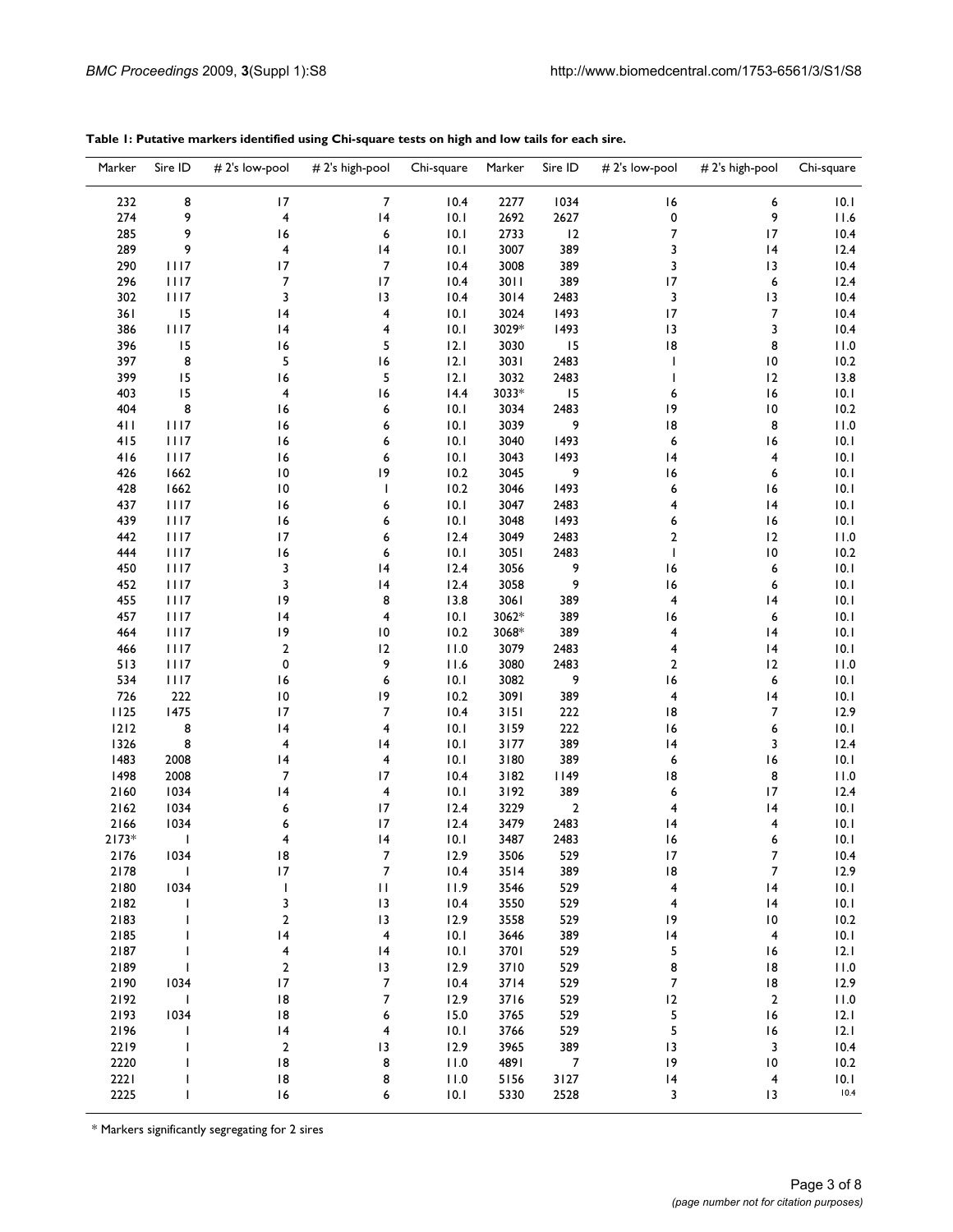#### **Results**

#### *Stage 1*

114 putative markers significantly (p < 0.0016) differed in frequency between the high and low tail in at least one sire family (Table 1). Five markers were significantly different between tails in 2 sire families, but all other putative markers were discovered from the difference between pools in only a single sire family. The putative markers were identified in tails from 21 sires of which 8 sires segregated only for one putative marker. In 24 sire families no SNPs were identified as putative. Most of the 114 putative markers occurred in groups of positions, indicating regions where QTL might be segregating.

#### *Stage 2*

The next step was to obtain genotypes for all phenotyped animals for the putative markers identified in stage 1, in order to distinguish between truly associated markers and false positives. Individual marker association with the trait was calculated using model 1 (i.e. a model including each marker in turn as well as a polygenic effect). Table 2 summarizes these results. Table 3 shows the results of forward stepwise regression. In each subsequent analysis four SNPs with the most significant associations (F-statistics obtained after correcting for the previous entered SNPs) were added. The polygenic variance decreased indicating that 12 markers accounted for close to 30% of the genetic variance. The results of the third round indicate that on each of chromosomes 1, 2 and 4 there were regions with QTL. The size of the QTL can be deduced from the effects of the genotypes in round three (Table 4). With 100 progeny per sire, haplotypes could easily be determined and genotypes 12 and 21 could be distinguished in most cases. QTL with the largest effects are expected near SNP 415, 3033 and 3765. Except for SNP 513, heterozygous genotype effects were intermediate to the effects of the homozygous genotypes indicating that the QTL were additive.

Subsequently LDLA was applied to these 114 markers and the profiles of the likelihood ratio test are shown in Figure 1 for chromosomes 1, 2, 3, and 4. Given these graphs and results from Table 3, two QTL are expected on chromosome 1, one QTL on chromosome 2, three or four QTL on chromosome 4 and none on chromosomes 3, 5, and 6.

Two very obvious candidates for further study were the regions between SNP 403 and SNP 466 on chromosome 1 and between SNP 3007 and SNP 3091 on chromosome 4. Both regions had a maximum log likelihood ratio greater than 80. QTLs with smaller effects are expected on chromosome 1 (to the left of SNP 232), on chromosome 2 (between SNP 1326 and 1483) and on chromosome 4 (between SNP 3646 and 3766 and around 3965).

**Table 2: Significance of individual markers with all animals genotyped, corrected for polygenic effects.**

| SNP  | F-statistic | $\sigma^2$ <sub>e</sub> | $\sigma_{a}^{2}$ | SNP    | F-statistic | $\sigma^2$ <sub>e</sub> | $\sigma_{a}^{2}$ |
|------|-------------|-------------------------|------------------|--------|-------------|-------------------------|------------------|
|      |             |                         |                  |        |             |                         |                  |
| 232  | 3.59        | 3.13                    | 1.34             | 2277   | 1.64        | 3.II                    | 1.38             |
| 274  | 2.21        | 3.13                    | 1.34             | 2692   | 2.57        | 3.12                    | 1.36             |
| 285  | 3.93        | 3.II                    | 1.37             | 2733   | 1.14        | 3.13                    | 1.36             |
| 289  | 4.40        | 3.14                    | 1.32             | 3007   | 0.96        | 3.13                    | 1.36             |
| 290  | 2.83        | 3.II                    | 1.38             | 3008   | 1.52        | 3.13                    | 1.35             |
| 296  | 4.72        | 3.12                    | 1.36             | 3011   | 0.85        | 3.13                    | 1.36             |
| 302  | 2.95        | 3.10                    | 1.39             | 3014   | 2.86        | 3.12                    | 1.36             |
| 361  | 2.14        | 3.13                    | 1.35             | 3024   | 6.30        | 3.12                    | 1.35             |
| 386  | 2.39        | 3.12                    | 1.35             | 3029   | 3.25        | 3.12                    | 1.36             |
| 396  | 4.65        | 3.11                    | 1.37             | 3030   | 22.97       | 3.10                    | 1.31             |
| 397  | 10.33       | 3.13                    | 1.31             | 3031   | 9.57        | 3.10                    | 1.37             |
| 399  | 3.52        | 3.11                    | 1.37             | 3032   | 15.25       | 3.10                    | 1.34             |
| 403  | 3.79        | 3.11                    | 1.38             | 3033   | 42.24       | 3.10                    | 1.22             |
| 404  | 11.66       | 3.14                    | 1.29             | 3034   | 0.49        | 3.12                    | 1.38             |
| 411  | 2.56        | 3.11                    | 1.38             | 3039   | 4.36        | 3.12                    | 1.35             |
| 415  | 16.50       | 3.12                    | 1.31             | 3040   | 4.60        | 3.12                    | 1.35             |
| 416  | 8.79        | 3.13                    | 1.31             | 3043   | 3.82        | 3.12                    | 1.35             |
| 426  | 2.24        | 3.14                    | 1.33             | 3045   | 16.26       | 3.12                    | 1.29             |
| 428  | 0.94        | 3.13                    | 1.35             | 3046   | 0.76        | 3.13                    | 1.36             |
| 437  | 2.97        | 3.13                    | 1.35             | 3047   | 23.68       | 3.09                    | 1.32             |
| 439  | 3.56        | 3.13                    | 1.35             | 3048   | 38.52       | 3.09                    | 1.27             |
| 442  | 3.07        | 3.13                    | 1.35             | 3049   | 10.23       | 3.II                    | 1.35             |
| 444  | 4.61        | 3.11                    | 1.37             | 3051   | 7.44        | 3.10                    | 1.37             |
| 450  | 1.27        | 3.13                    | 1.35             | 3056   | 7.92        | 3.11                    | 1.35             |
| 452  |             |                         | 1.37             |        | 18.18       | 3.10                    |                  |
| 455  | 2.73        | 3.12                    |                  | 3058   |             |                         | 1.33             |
|      | 1.06        | 3.13                    | 1.35             | 3061   | 7.42        | 3.10                    | 1.37             |
| 457  | 0.62        | 3.13                    | 1.36             | 3062   | 19.81       | 3.08                    | 1.36             |
| 464  | 2.15        | 3.13                    | 1.34             | 3068   | 11.19       | 3.10                    | 1.36             |
| 466  | 6.12        | 3.14                    | 1.31             | 3079   | 17.56       | 3.08                    | 1.37             |
| 513  | 6.08        | 3.13                    | 1.32             | 3080   | 6.71        | 3.11                    | 1.36             |
| 534  | 5.01        | 3.13                    | 1.34             | 3082   | 6.10        | 3.10                    | 1.38             |
| 726  | 0.98        | 3.13                    | 1.36             | 3091   | 5.96        | 3.10                    | 1.38             |
| 1125 | 0.73        | 3.I3                    | 1.35             | 3151   | 3.74        | 3.13                    | 1.34             |
| 1212 | 4.85        | 3.12                    | 1.34             | 3159   | 3.75        | 3.12                    | 1.35             |
| 1326 | 8.79        | 3.13                    | 1.32             | 3177   | 0.40        | 3.12                    | 1.36             |
| 1483 | 23.68       | 3.10                    | 1.31             | 3180   | 0.45        | 3.12                    | 1.37             |
| 1498 | 14.27       | 3.11                    | 1.32             | 3182   | 3.81        | 3.12                    | 1.35             |
| 2160 | 2.24        | 3.12                    | 1.36             | 3192   | 0.77        | 3.13                    | 1.36             |
| 2162 | 2.55        | 3.12                    | 1.36             | 3229   | 2.80        | 3.11                    | 1.37             |
| 2166 | 2.42        | 3.12                    | 1.36             | 3479   | 4.62        | 3.I3                    | 1.33             |
| 2173 | 0.60        | 3.12                    | 1.36             | 3487   | 0.97        | 3.12                    | 1.37             |
| 2176 | 0.67        | 3.12                    | 1.37             | 3506   | 2.20        | 3.13                    | 1.35             |
| 2178 | 2.40        | 3.13                    | 1.34             | 3514   | 1.58        | 3.13                    | 1.36             |
| 2180 | 2.06        | 3.12                    | 1.37             | 3546   | 4.37        | 3.12                    | 1.35             |
| 2182 | 2.08        | 3.12                    | 1.37             | 3550   | 4.68        | 3.12                    | 1.35             |
| 2183 | 2.90        | 3.12                    | 1.36             | 3558   | 0.77        | 3.13                    | 1.35             |
| 2185 | 5.09        | 3.13                    | 1.34             | 3646   | 3.04        | 3.12                    | 1.35             |
| 2187 | 2.93        | 3.12                    | 1.35             | 3701   | 5.87        | 3.14                    | 1.32             |
| 2189 | 4.55        | 3.12                    | 1.35             | 3710   | 13.93       | 3.15                    | 1.27             |
| 2190 | 0.76        | 3.12                    | 1.36             | $3714$ | 11.53       | 3.15                    | 1.27             |
| 2192 | 3.71        | 3.12                    | 1.36             | 3716   | 11.03       | 3.12                    | 1.32             |
| 2193 | 0.49        | 3.12                    | 1.37             | 3765   | 37.63       | 3.16                    | 1.15             |
| 2196 | 2.72        | 3.12                    | 1.35             | 3766   | 32.27       | 3.14                    | 1.19             |
| 2219 | 0.84        | 3.12                    | 1.37             | 3965   | 7.95        | 3.14                    | 1.30             |
| 2220 | 2.77        | 3.11                    | 1.37             | 4891   | 0.97        | 3.12                    | 1.37             |
| 2221 | 2.45        | 3.11                    | 1.38             | 5156   | 0.40        | 3.12                    | 1.37             |
| 2225 | 5.75        | 3.10                    | 1.37             | 5330   | 1.14        | 3.13                    | 1.35             |
|      |             |                         |                  |        |             |                         |                  |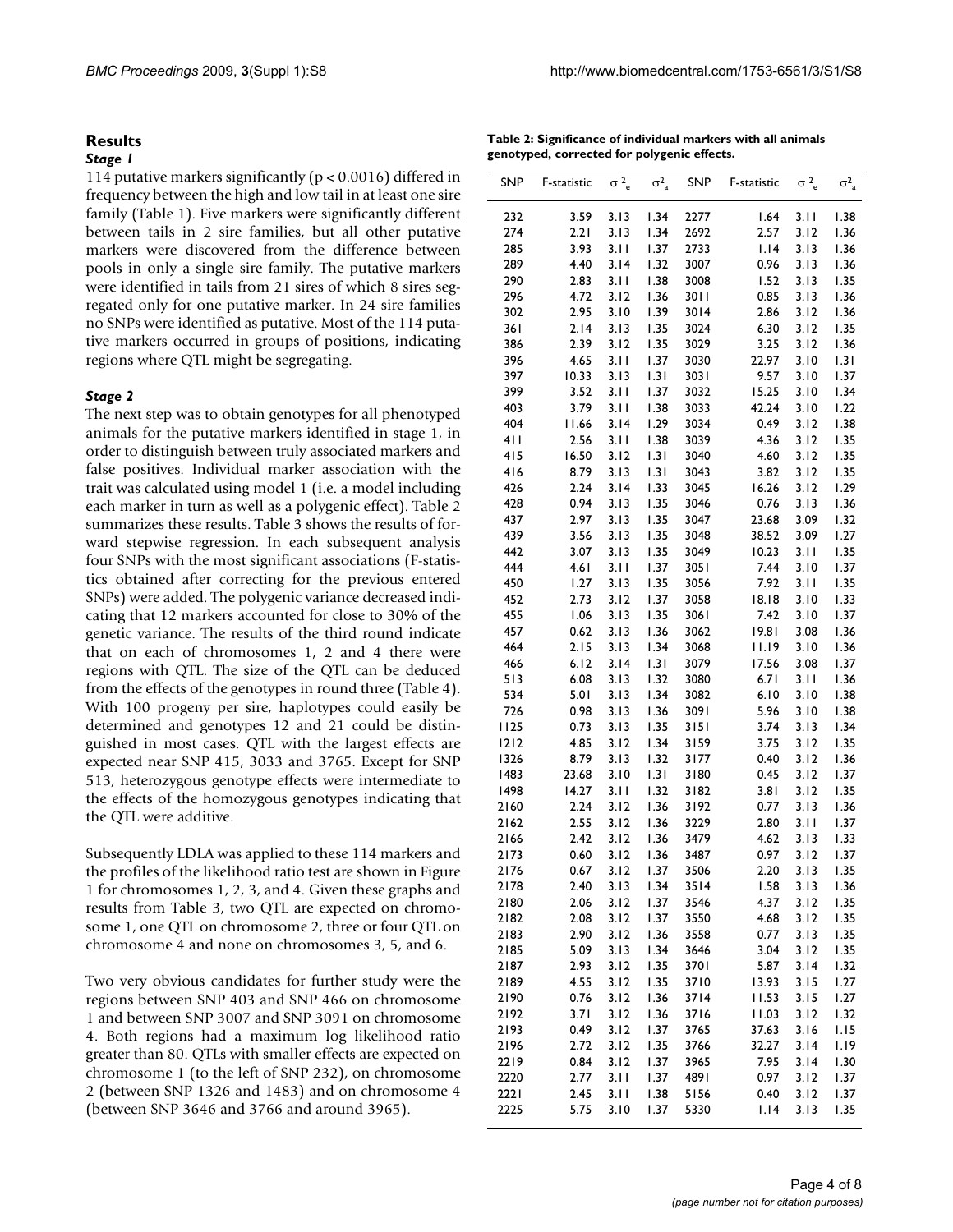**Table 4: Genotypic effects of markers included in round 3 of the forward regression analysis (Standard errors of effects are given** 

|         | markers                                                                                  | F-value                                                                                          | df e | var e | var a | h <sup>2</sup> | LogL    | diff AIC |
|---------|------------------------------------------------------------------------------------------|--------------------------------------------------------------------------------------------------|------|-------|-------|----------------|---------|----------|
| Round 0 |                                                                                          |                                                                                                  | 4663 | 3.123 | 1.361 | 0.30           | $-5584$ |          |
| Round I | 1483<br>3033<br>3048                                                                     | 13.25<br>13.82<br>9.32                                                                           | 4651 | 3.104 | 1.002 | 0.24           | $-5466$ | 130      |
|         | 3765                                                                                     | 34.95                                                                                            |      |       |       |                |         |          |
| Round 2 | 1483<br>3033<br>3048<br>3765<br>415<br>513<br>3031<br>3965                               | 15.94<br>18.20<br>2.35<br>32.26<br>14.14<br>5.85<br>4.58<br>7.07                                 | 4639 | 3.096 | 0.895 | 0.22           | $-5441$ | 167      |
| Round 3 | 1483<br>3033<br>3048<br>3765<br>415<br>513<br>3031<br>3965<br>296<br>399<br>1326<br>2185 | 11.09<br>18.18<br>2.78<br>32.36<br>21.17<br>5.43<br>4.75<br>7.88<br>4.05<br>7.48<br>7.85<br>6.15 | 4627 | 3.085 | 0.827 | 0.21           | $-5430$ | 190      |

**Table 3: Significance of combined putative markers using forward regression, corrected for polygenic effects.**

| in italics).    |       |          |          |          |
|-----------------|-------|----------|----------|----------|
| genotype marker | П     | 12       | 21       | 22       |
| 296             | 0.000 | 0.050    | 0.134    | 0.307    |
|                 | 0.000 | 0.118    | 0.122    | 0.121    |
| 399             | 0.000 | $-0.316$ | $-0.393$ | $-0.551$ |
|                 | 0.000 | 0.118    | 0.123    | 0.122    |
| 415             | 0.000 | 0.501    | 0.555    | 0.815    |
|                 | 0.000 | 0.084    | 0.097    | 0.113    |
| 513             | 0.000 | $-0.331$ | 0.102    | $-0.008$ |
|                 | 0.000 | 0.094    | 0.099    | 0.146    |
| 1326            | 0.000 | 0.223    | 0.164    | 0.449    |
|                 | 0.000 | 0.095    | 0.097    | 0.099    |
| 1483            | 0.000 | $-0.214$ | $-0.442$ | $-0.570$ |
|                 | 0.000 | 0.107    | 0.104    | 0.107    |
| 2185            | 0.000 | $-0.198$ | $-0.244$ | $-0.472$ |
|                 | 0.000 | 0.078    | 0.092    | 0.115    |
| 3031            | 0.000 | 0.212    | 0.363    | 0.616    |
|                 | 0.000 | 0.105    | 0.119    | 0.226    |
| 3033            | 0.000 | 0.400    | 0.574    | 0.980    |
|                 | 0.000 | 0.098    | 0.118    | 0.133    |
| 3048            | 0.000 | 0.234    | 0.152    | 0.299    |
|                 | 0.000 | 0.100    | 0.116    | 0.141    |
| 3765            | 0.000 | 0.490    | 0.556    | 1.004    |
|                 | 0.000 | 0.091    | 0.094    | 0.102    |
| 3965            | 0.000 | $-0.164$ | $-0.286$ | $-0.630$ |
|                 | 0.000 | 0.083    | 0.093    | 0.135    |

The region on chromosome 3 around SNP 2185 did not show a peak in the LDLA-analysis. In this region sire 1 and 1034 were segregating (Table 1). Unlike the other regions, analysis on all sire families combined indicated that a QTL did not segregate in this region. Although the 2 sires segregated for 21 putative markers in a small region, the data did not support the presence of a QTL in this region. This is a clear example of a false positive putative QTL.

#### **Discussion**

The most critical part in selective genotyping strategies is to decide which animals should be included in high and low tails, as well as the number of tails that will be screened. In this data set there were marginal differences if the choice of animals was based on absolute value or on estimated breeding value. Under practical circumstances however the latter would be preferred. In this balanced data set the 10 best progeny (one per dam) were included in the high tail and the 10 worst (one per dam) were in the low tail. By choosing high/low within dam instead of across dams within sires, the chances of picking up false putative markers are reduced. Many more were found choosing across dams (data not shown). An illustration is the box-plot of estimated breeding values of progeny of sire 389 shown in Figure 2.

The data allowed for 45 high/low tails to be made because there were 45 sires with 100 progeny each. All tails were analyzed but only 21 sires showed segregation of at least one marker, nine of which were segregating for one marker only. A relevant question is whether the segregating sires could have been identified beforehand. It would decrease the work load for preparation and testing considerably. An analysis of higher moment statistics in the distribution of the phenotypes in the offspring might prove useful.

True positions of QTL were revealed after the workshop had taken place [7]. In Table 5 the estimated and true positions were compared. Eight of the 19 QTL (explaining 98% of the genetic variation) were found using our twostage selective genotyping approach. About 54% of the genetic variance associated with these 19 QTL was covered by these eight QTL. Four additional QTL with smaller effects were also identified: S1 at 296 cM, S3/S4 at 513 cM, S21 at 3033 cM and S22 at 3048 cM. Additive QTL effects were not very well estimated, which might explain that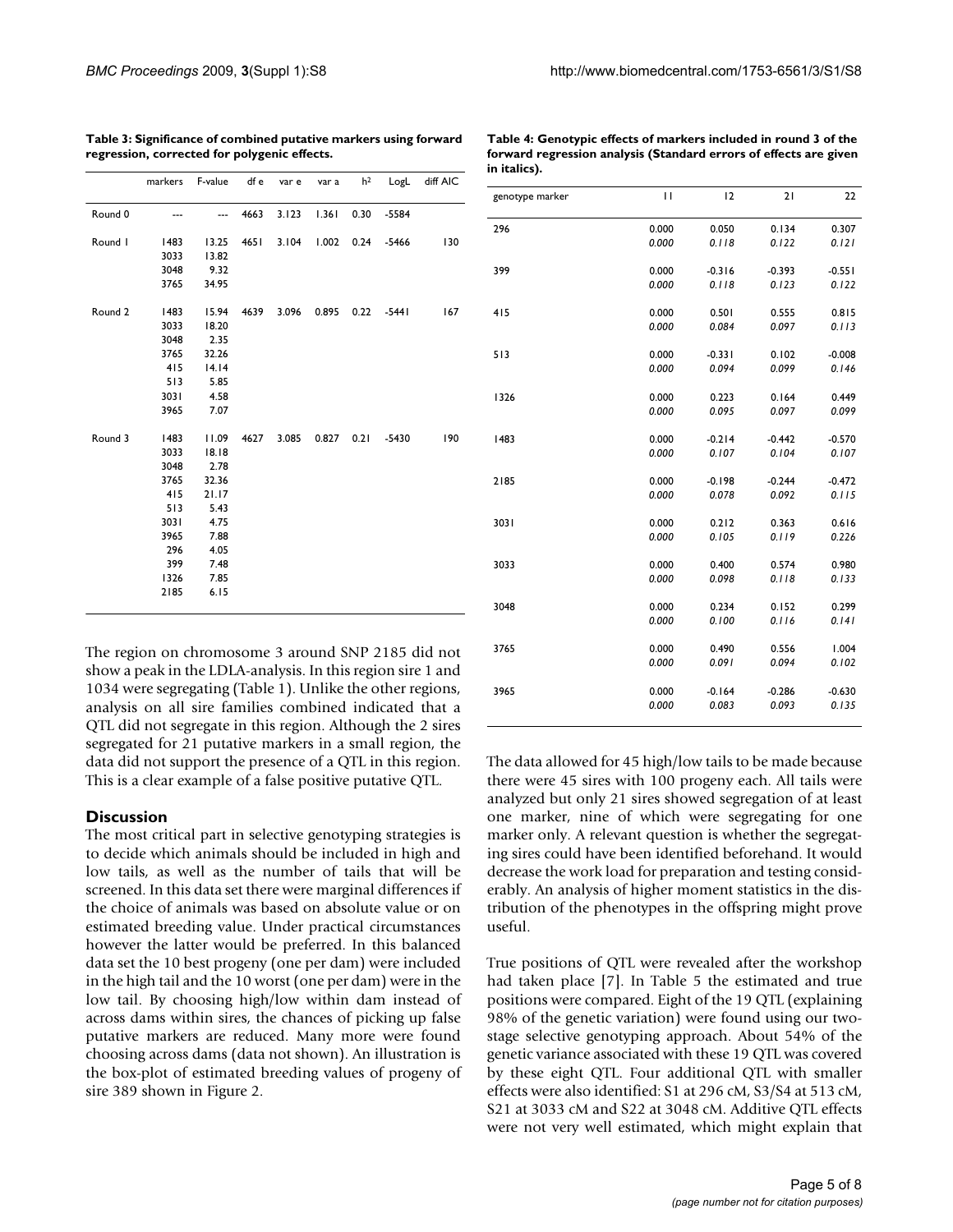

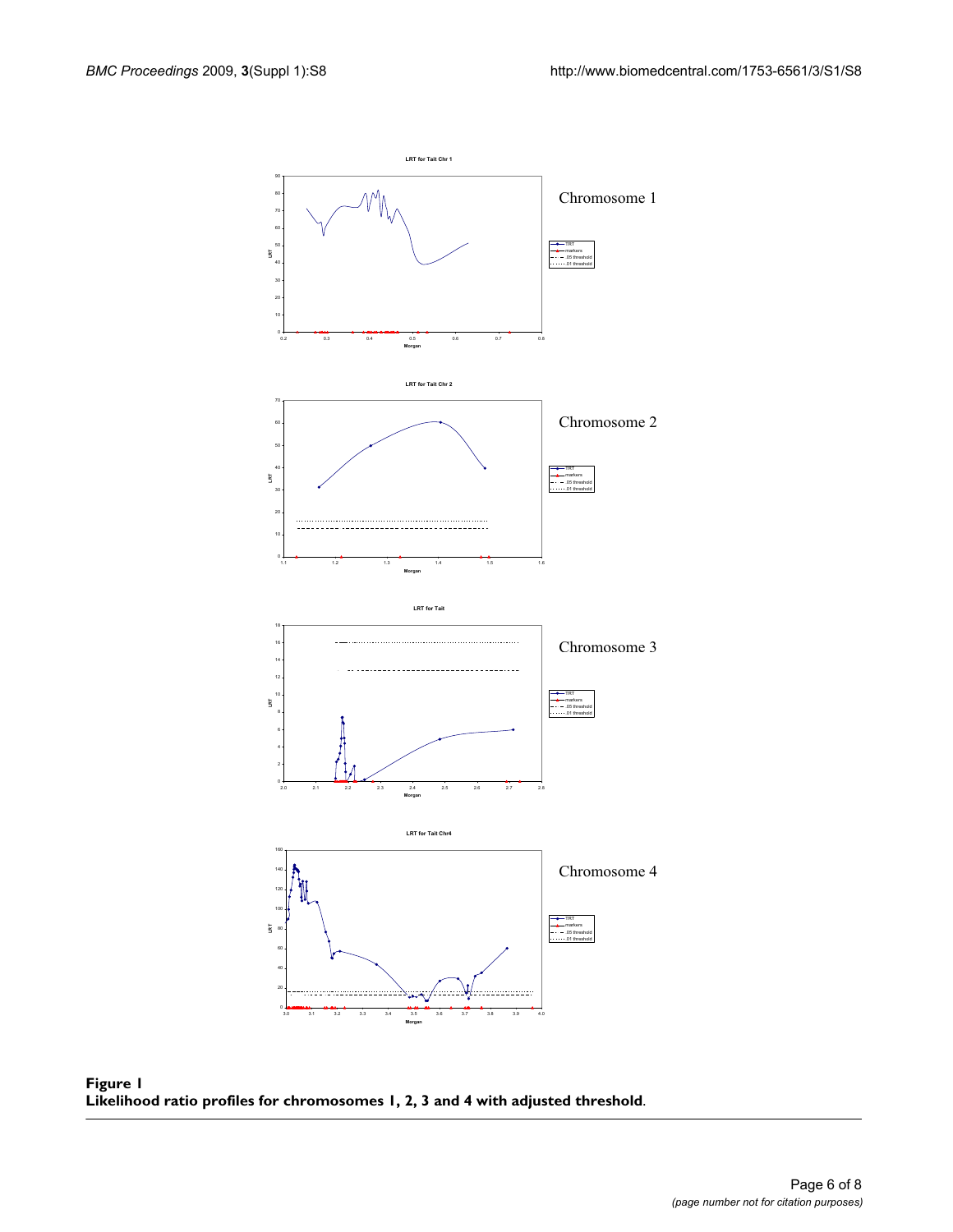

**Figure 2 Box-plot of estimated breeding values (EBV) of progeny of sire 389 by dam**.

some of the QTL with a smaller effect were not identified. The QTL at the beginning of chromosome 3 (SNP 2185), which was considered to be a false positive because it did not reach the significance level in the LDLA analysis, was in fact a QTL (M8) with a small effect.

| Table 5: Simulated QTLs explaining more than 1% of the genetic   |
|------------------------------------------------------------------|
| variance and their true and estimated position and percentage of |
| genetic (Va) and phenotypic (Vp) variance explained.             |

| rank           | QTL             | location | estimated | %Va  | %Vp  |
|----------------|-----------------|----------|-----------|------|------|
| 4              | ΜI              | 200      | 296       | 0.12 | 0.03 |
| 12             | M2              | 400      | 399       | 0.03 | 0.01 |
| 8              | M3              | 772      |           | 0.04 | 0.01 |
| 7              | M4              | 1274     |           | 0.05 | 0.01 |
| 13             | M5              | 1300     | 1326      | 0.03 | 0.01 |
| 5              | M6              | 1486     | 1483      | 0.05 | 0.02 |
| 6              | M7              | 1749     |           | 0.05 | 0.02 |
| 15             | S14             | 1935     |           | 0.02 | 0.01 |
| 17             | S16             | 1978     |           | 0.01 | 0.00 |
| П              | M8              | 2149     | 2185      | 0.03 | 0.01 |
| 9              | M9              | 2600     |           | 0.04 | 0.01 |
| $\overline{2}$ | M10             | 3032     | 3033      | 0.13 | 0.04 |
| 10             | MII             | 3369     |           | 0.03 | 0.01 |
| 3              | M12             | 3761     | 3765      | 0.13 | 0.04 |
| 14             | M <sub>13</sub> | 3965     | 3965      | 0.02 | 0.01 |
| 16             | M14             | 4052     |           | 0.01 | 0.00 |
| 18             | S <sub>28</sub> | 4684     |           | 0.01 | 0.00 |
| 19             | S31             | 4770     |           | 0.01 | 0.00 |
| ı              | MI5             | 4935     |           | 0.18 | 0.05 |
|                |                 |          | sum       | 0.98 | 0.29 |

The 2 stage approach reduced the number of genotypes from 28 million in the whole data set to 5.4 million in stage 1 plus 0.43 million in stage 2; a reduction of almost 80%. If SNP-genotyping allows for sufficient accurate estimation of allele frequency in pooled DNA, then only 540.000 genotypes have to be determined in the first stage, reducing the genotyping effort with another order of magnitude. The number of individuals to put into a pool depends on the accuracy of determining the allele frequency, which in turn depends on the method applied. With AFLP-markers the typical choice is to put 10 individuals in each pool [11].

### **Conclusion**

The two-stage genotyping strategy with selective genotyping detected regions with highly significant QTL useful for further fine-mapping. Large reduction of genotyping efforts saves costs which could be used for subsequent expression and functional analyses.

#### **Competing interests**

The authors declare that they have no competing interests.

### **Authors' contributions**

HH and JB conceived the project. HH and SvdB analyzed the data. All took part in writing the paper.

#### **Acknowledgements**

This article has been published as part of *BMC Proceedings* Volume 3 Supplement 1, 2009: Proceedings of the 12th European workshop on QTL mapping and marker assisted selection. The full contents of the supplement are available online at [http://www.biomedcentral.com/1753-6561/](http://www.biomedcentral.com/1753-6561/3?issue=S1) [3?issue=S1.](http://www.biomedcentral.com/1753-6561/3?issue=S1)

#### **References**

- Hillel J, Avner R, Baxter-Jones C, Dunnington EA, Cahaner A, Siegel PB: **DNA fingerprints from blood mixes in chickens and turkeys.** *Anim Biotechnol* 1990, **2:**201-204.
- 2. Michelmore RW, Paran I, Kesseli RV: **[Identification of markers](http://www.ncbi.nlm.nih.gov/entrez/query.fcgi?cmd=Retrieve&db=PubMed&dopt=Abstract&list_uids=1682921) [linked to disease-resistance genes by bulked segregant anal](http://www.ncbi.nlm.nih.gov/entrez/query.fcgi?cmd=Retrieve&db=PubMed&dopt=Abstract&list_uids=1682921)ysis: a rapid method to detect markers in specific genomic [regions by using segregating populations.](http://www.ncbi.nlm.nih.gov/entrez/query.fcgi?cmd=Retrieve&db=PubMed&dopt=Abstract&list_uids=1682921)** *Proc Natl Acad Sci USA* 1991, **88:**9828-9832.
- 3. Darvasi A, Soller M: **[Selective DNA pooling for determination](http://www.ncbi.nlm.nih.gov/entrez/query.fcgi?cmd=Retrieve&db=PubMed&dopt=Abstract&list_uids=7896115) [of linkage between a molecular marker and a quantitative](http://www.ncbi.nlm.nih.gov/entrez/query.fcgi?cmd=Retrieve&db=PubMed&dopt=Abstract&list_uids=7896115) [trait locus.](http://www.ncbi.nlm.nih.gov/entrez/query.fcgi?cmd=Retrieve&db=PubMed&dopt=Abstract&list_uids=7896115)** *Genetics* 1994, **138:**1365-1373.
- 4. Korol A, Frenkel Z, Cohen L, Lipkin E, Soller M: **[Fractioned DNA](http://www.ncbi.nlm.nih.gov/entrez/query.fcgi?cmd=Retrieve&db=PubMed&dopt=Abstract&list_uids=17603122) [pooling: a new cost-effective strategy for fine mapping of](http://www.ncbi.nlm.nih.gov/entrez/query.fcgi?cmd=Retrieve&db=PubMed&dopt=Abstract&list_uids=17603122) [quantitative trait loci.](http://www.ncbi.nlm.nih.gov/entrez/query.fcgi?cmd=Retrieve&db=PubMed&dopt=Abstract&list_uids=17603122)** *Genetics* 2007, **176:**2611-2623.
- 5. Wang J, Koehler KJ, Dekkers JCM: **[Interval mapping of quantita](http://www.ncbi.nlm.nih.gov/entrez/query.fcgi?cmd=Retrieve&db=PubMed&dopt=Abstract&list_uids=18053576)[tive trait loci with selective DNA pooling data.](http://www.ncbi.nlm.nih.gov/entrez/query.fcgi?cmd=Retrieve&db=PubMed&dopt=Abstract&list_uids=18053576)** *Genet Sel Evol* 2007, **39:**685-709.
- 6. Dekkers JCM: **Quantitative trait locus mapping based on selective DNA pooling.** *Anim Breed Genet* 2000, **117:**1-16.
- 7. [[Http://www.computationalgenetics.se/QTLMAS08/QTLMAS/](Http://www.computationalgenetics.se/QTLMAS08/QTLMAS/DATA.html) DATA.htmll.
- 8. Janss LLG, Heuven HCM: **LDLA, a package to compute IBD matrices for QTL fine mapping by variance components.** *Book of abstracts EAAP, Uppsala, Sweden*; 2005:11.
- 9. Meuwissen THE, Goddard ME: **[Prediction of identity by descent](http://www.ncbi.nlm.nih.gov/entrez/query.fcgi?cmd=Retrieve&db=PubMed&dopt=Abstract&list_uids=11742632) [probabilities from marker haplotypes.](http://www.ncbi.nlm.nih.gov/entrez/query.fcgi?cmd=Retrieve&db=PubMed&dopt=Abstract&list_uids=11742632)** *Genet Sel Evol* 2001, **33:**605-634.